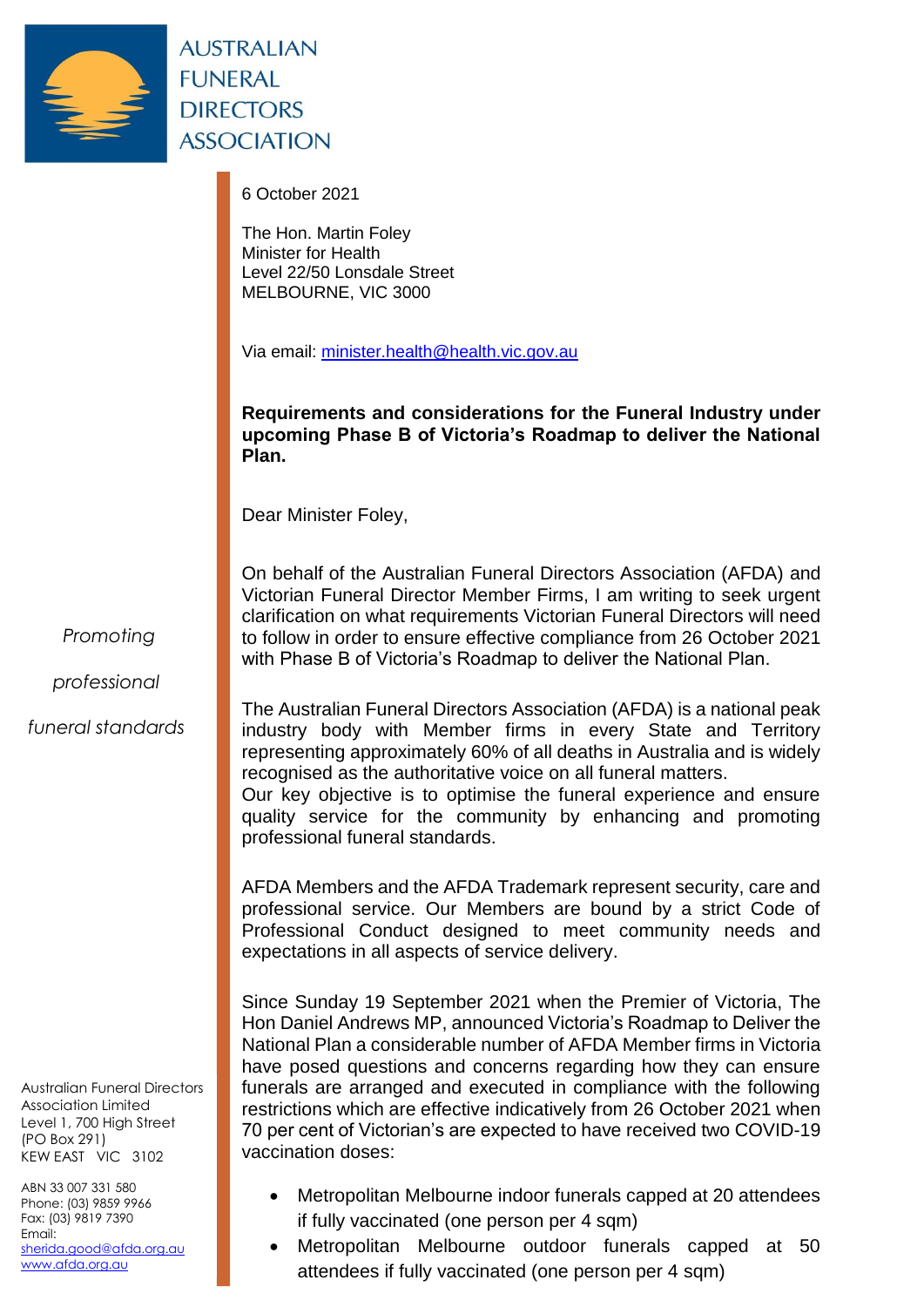- Metropolitan Melbourne indoor and outdoor funerals capped at 20 attendees if vaccination status is unknown (one person per 4 sqm)
- Regional Victoria indoor funerals capped at 30 attendees if fully vaccinated (one person per 4 sqm)
- Regional Victoria outdoor funerals capped at 100 attendees if fully vaccinated (one person per 2 sqm)
- Regional Victoria indoor and outdoor funerals capped at 20 attendees if vaccination status if unknown (one person per 4 sqm)

Our industry is seeking clarification and direction as to what method will be in place to confirm double vaccination status and what non-digital methods will be accepted should funeral mourners not have a mobile phone with the Victoria Services App where it is understood that vaccination status will be integrated into.

The industry also requires clarification as to how they enforce these new regulations and subsequently need confirmation of what legal rights they will have under the Chief Health Officer's mandate, to refuse entry to mourners unable to present evidence of their vaccination status. In order to minimise difficult situations arising between funeral staff and mourners due to misunderstandings of these rights, it is also essential that our industry is informed as to the rights of the individual mourners should they seek to gain entry at a funeral when they are only single dose vaccinated or have a medical exemption. If an individual has a medical exemption, is the funeral cap maintained at the fully vaccinated attendee cap or the unvaccinated attendee cap?

Under Phase B, will funeral staff have the right to request identification of individual mourners to confirm their vaccination status evidence is matched to the attendee and not belonging to someone else?

If the funeral is to take place at a venue not under the Funeral Directors ownership or management, who is responsible for checking and confirming vaccination status – the funeral staff or the venue staff?

Under the Chief Health Officer's new mandate announced 1 October 2021, funerary workers will be required to have their second COVID-19 vaccine dose by Friday 26 November 2021 which is a full month after the indicative Phase B date when the above regulations will be in place. How will these new regulations be impacted should a staff member at a funeral not yet be twice vaccinated during this month? Will the funeral attendee cap be reduced to the unvaccinated attendee funeral cap or remain at the fully vaccinated attendee cap?

The industry is aware that trials are scheduled to commence from 11 October 2021 to test the most suitable system and methods for ensuring business and staff can effectively comply with the new regulations, however the funeral industry requests that if the above questions are not yet answerable, that these questions are at the very least taken into consideration with the greatest priority before and once these trials are underway.